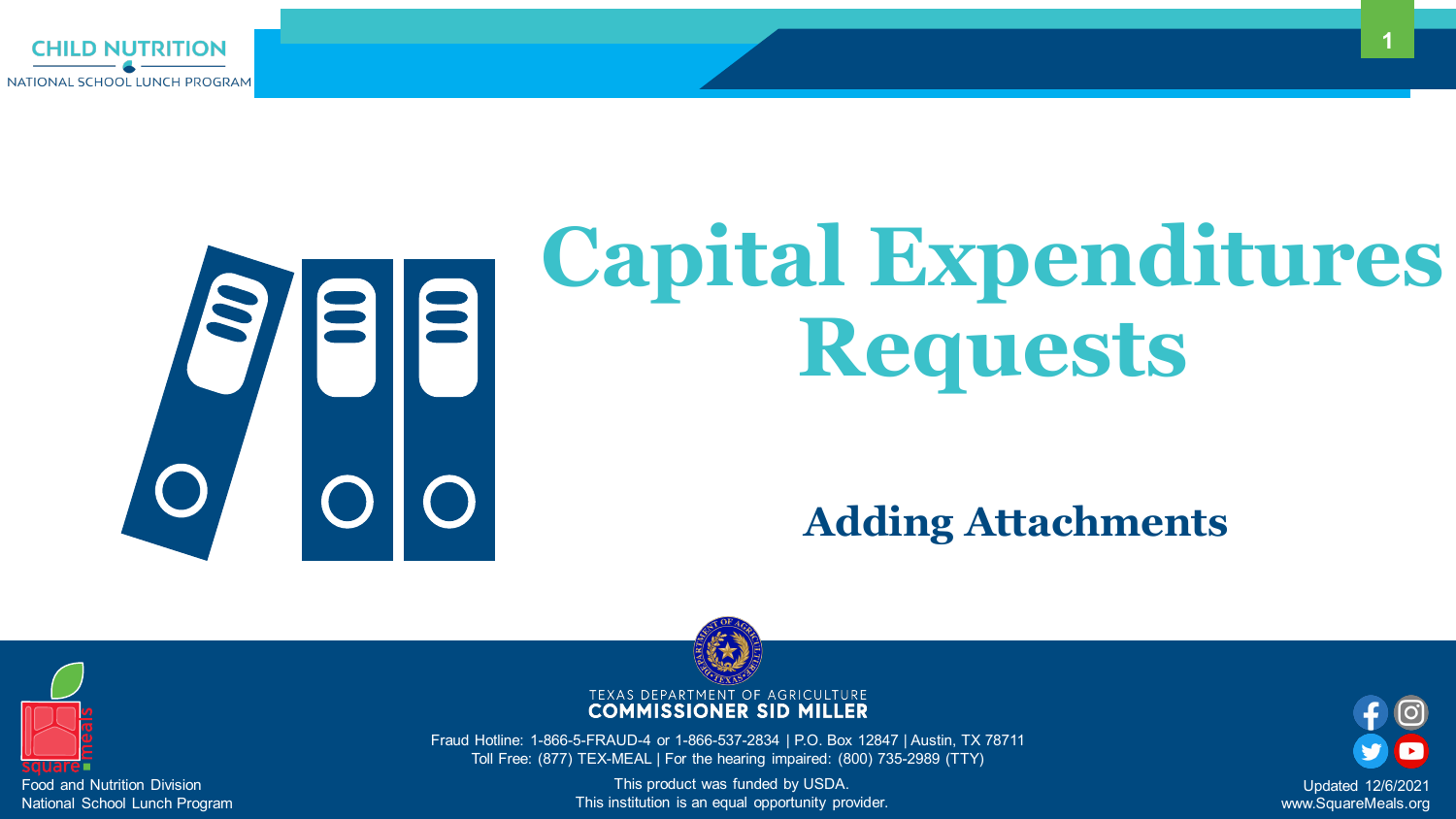2

- Within your internet browser, log into TX-UNPS using your assigned User ID and Password.
- Navigate to the School Nutrition Program > Applications and click the Capital Expenditures Request link in the Item column.



|                                                    | <b>School Nutrition Prog</b>                                         |  |  |  |
|----------------------------------------------------|----------------------------------------------------------------------|--|--|--|
| <b>Applications</b><br><b>Claims</b><br>Compliance | <b>Security</b><br><b>Reports</b><br><b>Search</b>                   |  |  |  |
| Applications >                                     |                                                                      |  |  |  |
| <b>Item</b>                                        | <b>Description</b>                                                   |  |  |  |
| Contracting Entity Manager                         | SNP Contracting Entity's Profile, Site                               |  |  |  |
| <b>Application Portal</b>                          | Access to all program applications                                   |  |  |  |
| <b>Application Packet</b>                          | Applications Forms (Contracting Ent                                  |  |  |  |
| Attachment B                                       | Policy Statement for Free and Reduc<br>Count/Collection Procedure(s) |  |  |  |
| Attachment B: Upload Attachments                   | Manage the upload of attachments f                                   |  |  |  |
| Capital Expenditure Request                        | Request for funds to purchase capita                                 |  |  |  |
| <b>Community Eligibility Provision</b>             | Enrollment and Eligibility for Commu                                 |  |  |  |
| <b>Texas Summer Mandate</b>                        | Summer Nutrition Programs Intent I                                   |  |  |  |
| Direct Certification / Direct Verification         | Direct Certification / Direct Verificati                             |  |  |  |
| Download Forms                                     | Forms Available for Downloading                                      |  |  |  |





## **Log into TX-UNPS**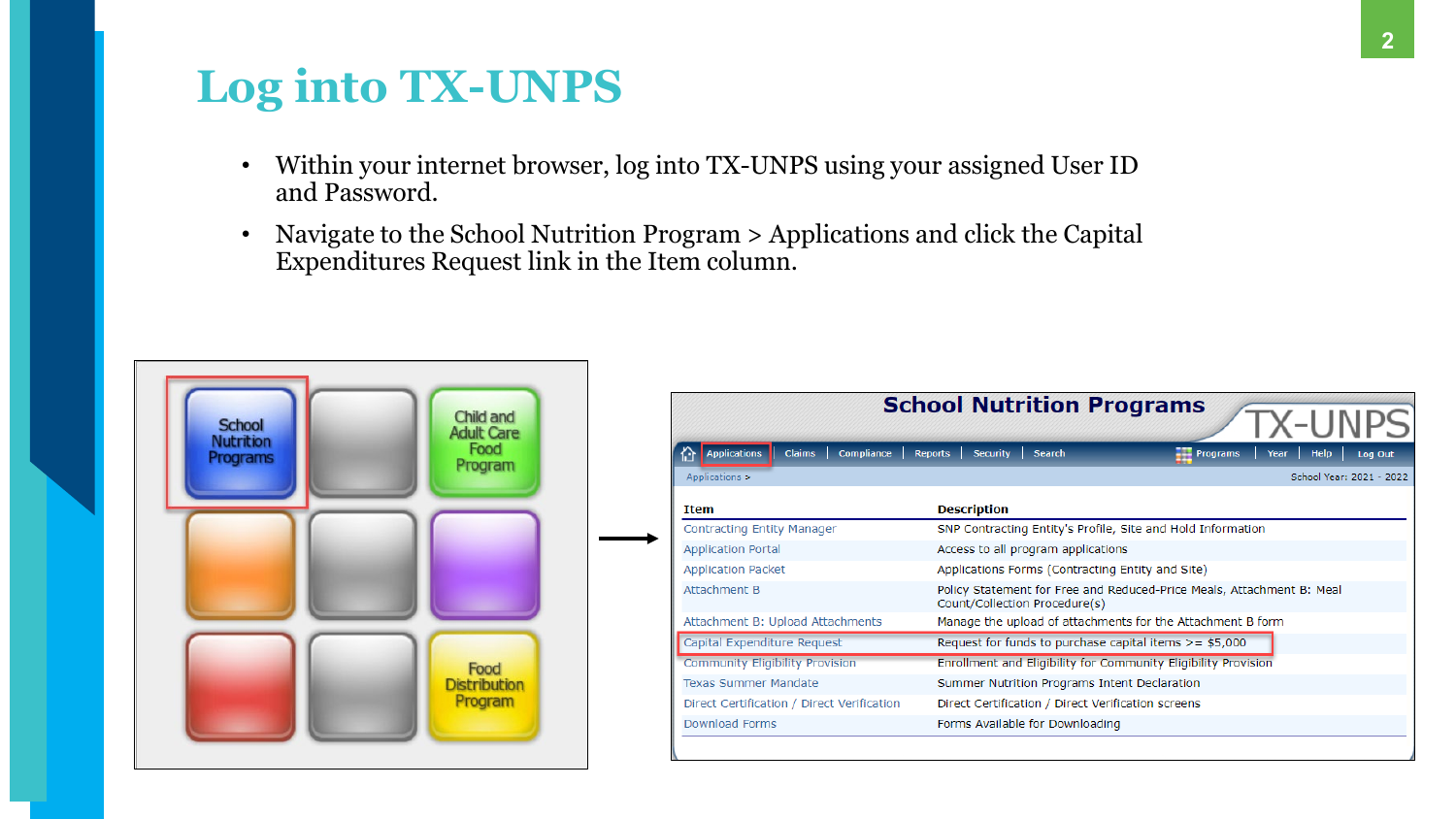

• On the Capital Expenditure Request screen, create a new request by clicking the Create New Request button.

|                                                                                                                              |                                                      | <b>School Nutrition Programs</b>    |                      | <b>X-UNPS</b>                  |  |
|------------------------------------------------------------------------------------------------------------------------------|------------------------------------------------------|-------------------------------------|----------------------|--------------------------------|--|
| <b>Applications</b><br>份                                                                                                     | <b>Claims</b><br><b>Compliance</b><br><b>Reports</b> | <b>Security</b><br><b>Search</b>    | <b>Programs</b>      | <b>Help</b><br>Log Out<br>Year |  |
|                                                                                                                              | Applications > Capital Expenditure Request List >    |                                     |                      | School Year: 2021 - 2022       |  |
|                                                                                                                              |                                                      | <b>Capital Expenditure Requests</b> |                      |                                |  |
| 10100<br><b>CAP EXPEND TEST ISD</b><br>DBA:<br>123 MAIN STREET<br>AUSTIN, TEXAS 78701<br>County District Code: 178<br>ESC: 2 | <b>Status: Active</b><br>TDA Region: 5               |                                     |                      |                                |  |
| <b>Action</b>                                                                                                                | <b>Request Amount</b>                                | <b>Received Date</b>                | <b>Reviewed Date</b> | <b>Status</b>                  |  |
| <b>View</b>                                                                                                                  | \$13,700.00                                          | 11/03/2021                          | 11/05/2021           | Approved                       |  |
| <b>View</b>                                                                                                                  | \$8,253.00                                           | 09/17/2021                          | 09/20/2021           | Approved                       |  |
| <b>Create New Request</b><br>$<$ Back                                                                                        |                                                      |                                     |                      |                                |  |

### **Create a New Request**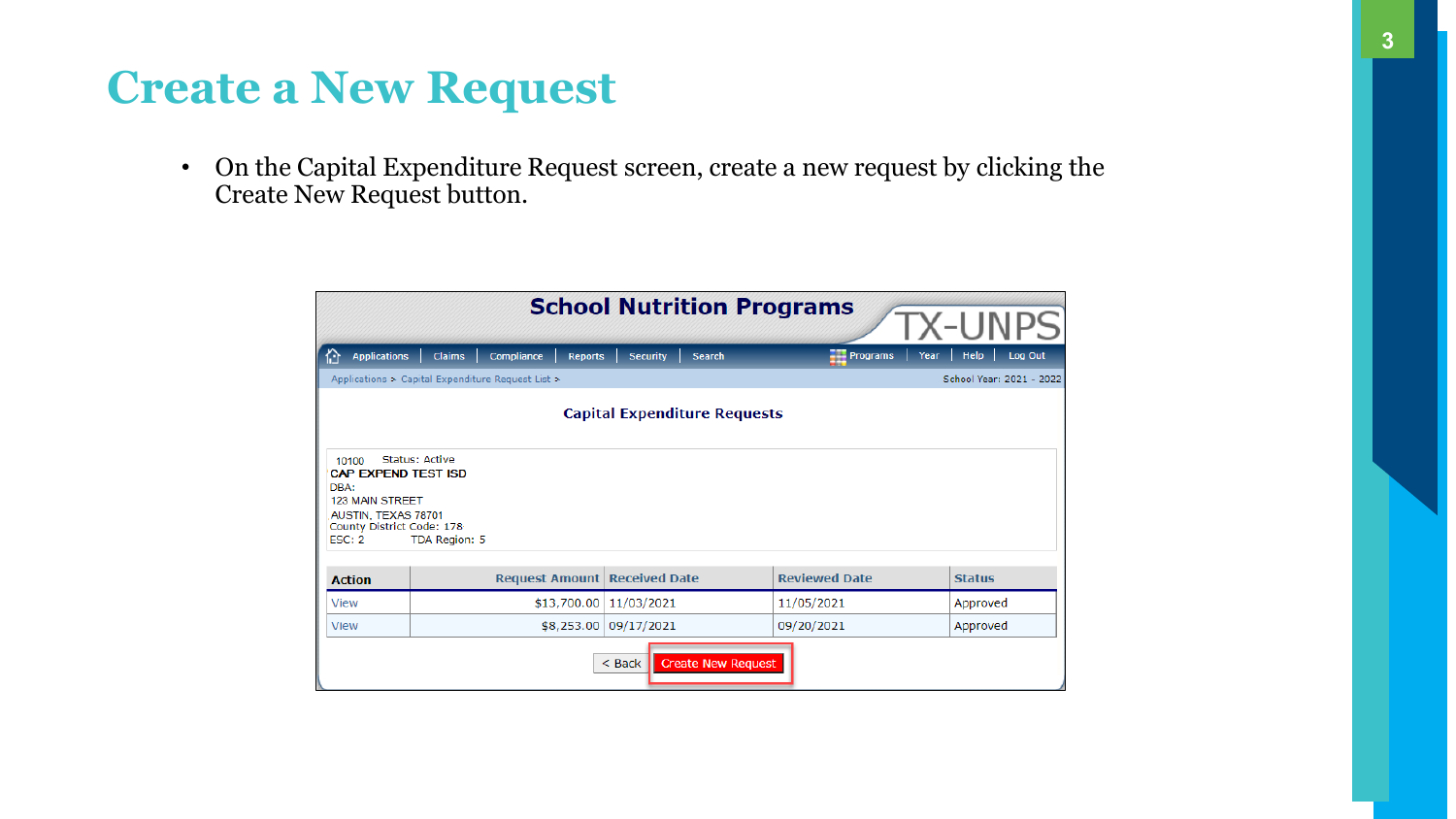### 4 **4**

## The main Capital Expenditure Request

| 份.<br>Claims<br><b>Applications</b>                                                                                                                                                           | Compliance<br><b>Security</b><br><b>Search</b><br><b>Reports</b>                        | $\frac{1}{2}$ Programs<br>Help<br>Log Out<br>Year |
|-----------------------------------------------------------------------------------------------------------------------------------------------------------------------------------------------|-----------------------------------------------------------------------------------------|---------------------------------------------------|
|                                                                                                                                                                                               | Applications > Capital Expenditure Request List > Capital Expenditure Request Detail >  | School Year: 2021 - 2022                          |
|                                                                                                                                                                                               |                                                                                         | VIEW   MODIFY                                     |
|                                                                                                                                                                                               | <b>Capital Expenditure Request</b><br><b>For School Year: 2021 - 2022</b>               |                                                   |
| Status: Active<br>10100<br><b>CAP EXPEND TEST ISD</b><br>DBA:<br>123 MAIN STREET<br>AUSTIN, TEXAS 78701<br>County District Code: 178<br>ESC: 2<br>TDA Region: 5<br><b>Contact Information</b> |                                                                                         |                                                   |
|                                                                                                                                                                                               |                                                                                         |                                                   |
| Name:<br>1.                                                                                                                                                                                   | Salutation<br><b>First Name</b><br>Last Name<br>Ms.<br>Charlie<br>Smith<br>$\checkmark$ |                                                   |
| Email Address:<br>2.                                                                                                                                                                          | smith@email.com                                                                         |                                                   |
| Phone:<br>з.                                                                                                                                                                                  | Ext:<br>Fax:<br>512-555-1111                                                            |                                                   |
| Title:<br>4.                                                                                                                                                                                  | Director of Operations                                                                  |                                                   |

- screen will display. The screen has 3 sections:
	- o Contact Information
	-
	- o Attachments

## o Capital Expenditure Items

- Complete the first 2 sections with all the necessary information.
- Once updated, click the Save button.

|    | <b>Capital Expenditure Items</b>                                                                                                                                                            |                                                                     |                                                                                                                                                                                                                                  |          |                                  |                   |                                             |  |  |
|----|---------------------------------------------------------------------------------------------------------------------------------------------------------------------------------------------|---------------------------------------------------------------------|----------------------------------------------------------------------------------------------------------------------------------------------------------------------------------------------------------------------------------|----------|----------------------------------|-------------------|---------------------------------------------|--|--|
| 5. | description in the line below 'Other'.                                                                                                                                                      | the fields below to submit your capital expenditure request to TDA. | By Federal law, TDA must approve, in advance, any capital expenditures greater than or equal to \$5,000. Complete<br>Select 'Type of Item' from the drop-down list below. If item is not listed, select 'Other' and type a brief |          |                                  |                   |                                             |  |  |
|    | <b>Item Location</b>                                                                                                                                                                        | <b>Type of Item</b>                                                 | <b>Equipment Age</b>                                                                                                                                                                                                             | Quantity | <b>Cost per Item</b>             | <b>Total Cost</b> | % Paid by<br><b>Program</b><br><b>Funds</b> |  |  |
| 1. | Test Elementary School                                                                                                                                                                      | Vehicle/Van/Truck<br>$\checkmark$                                   | $>10$ years<br>◡                                                                                                                                                                                                                 | 1        | \$50,000.00                      | \$50,000.00       | 50                                          |  |  |
| 2. |                                                                                                                                                                                             | $\check{ }$                                                         | N/A: no existing equipment $\vee$                                                                                                                                                                                                | 0        | \$0.00                           | \$0.00            | 0%                                          |  |  |
| з. |                                                                                                                                                                                             | ◡                                                                   | N/A: no existing equipment $\vee$                                                                                                                                                                                                | 0        | \$0.00                           | \$0.00            | 0%                                          |  |  |
| 4. |                                                                                                                                                                                             | 丷                                                                   | N/A: no existing equipment $\vee$                                                                                                                                                                                                | 0        | \$0.00                           | \$0.00            | 0%                                          |  |  |
| 5. |                                                                                                                                                                                             | ◡                                                                   | N/A: no existing equipment $\vee$                                                                                                                                                                                                | 0        | \$0.00                           | \$0.00            | 0%                                          |  |  |
|    |                                                                                                                                                                                             |                                                                     |                                                                                                                                                                                                                                  |          | <b>Total Capital Expenditure</b> | \$50,000.00       |                                             |  |  |
| 6. | Comments:<br>Submitting request for a replacement vehicle.                                                                                                                                  |                                                                     |                                                                                                                                                                                                                                  |          |                                  |                   |                                             |  |  |
|    | <b>Attachments</b>                                                                                                                                                                          |                                                                     |                                                                                                                                                                                                                                  |          |                                  |                   |                                             |  |  |
|    | Attach three quotes required for this purchase. If this capital expenditure request is part of a TDA-approved Excessive Fund Balance Plan, also attach the approved plan.<br>Cancel<br>Save |                                                                     |                                                                                                                                                                                                                                  |          |                                  |                   |                                             |  |  |
|    |                                                                                                                                                                                             |                                                                     |                                                                                                                                                                                                                                  |          |                                  |                   | VIEW   MODIFY                               |  |  |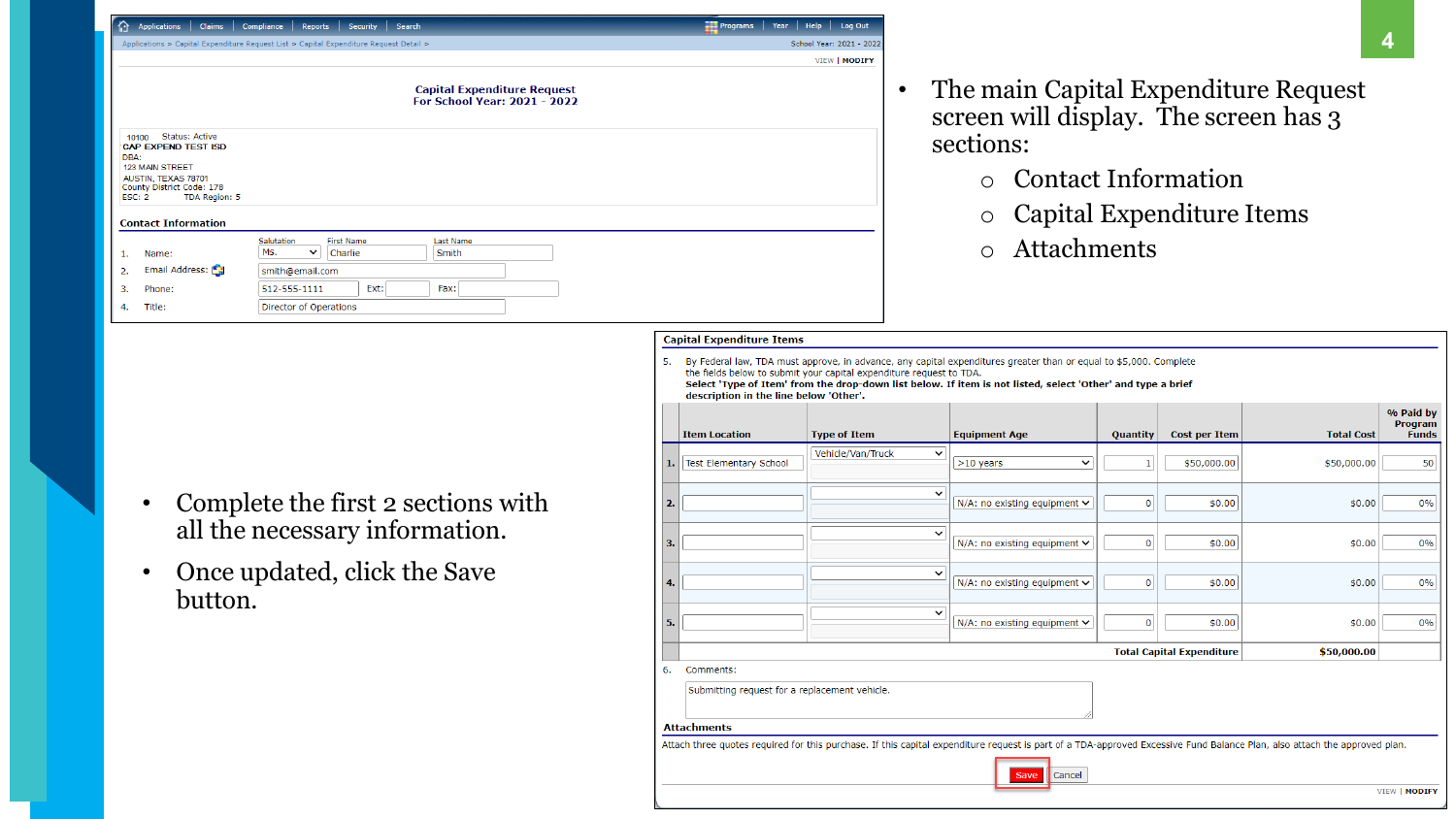• A confirmation pop-up will display. Click Finish.

| 仚<br><b>Applications</b><br><b>Claims</b>                                                                                                                                     | <b>Compliance</b><br><b>Reports</b> | <b>Security</b><br><b>Search</b>    | $\frac{1}{2}$ Programs | <b>Help</b><br>Log Out<br>Year |  |
|-------------------------------------------------------------------------------------------------------------------------------------------------------------------------------|-------------------------------------|-------------------------------------|------------------------|--------------------------------|--|
| Applications > Capital Expenditure Request List >                                                                                                                             |                                     |                                     |                        | School Year: 2021 - 2022       |  |
|                                                                                                                                                                               |                                     | <b>Capital Expenditure Requests</b> |                        |                                |  |
| <b>Status: Active</b><br>10100<br><b>CAP EXPEND TEST ISD</b><br>DBA:<br><b>123 MAIN STREET</b><br>AUSTIN, TEXAS 78701<br>County District Code: 178<br>TDA Region: 5<br>ESC: 2 |                                     |                                     |                        |                                |  |
| <b>Action</b>                                                                                                                                                                 | <b>Request Amount</b>               | <b>Received Date</b>                | <b>Reviewed Date</b>   | <b>Status</b>                  |  |
| <b>View</b>                                                                                                                                                                   | \$10,000.00                         | 12/02/2021                          | 12/02/2021             | Approved                       |  |
| View   Modify                                                                                                                                                                 | \$50,000.00                         | 12/02/2021                          |                        | Submitted                      |  |
| <b>View</b>                                                                                                                                                                   | \$13,700.00                         | 11/03/2021                          | 11/05/2021             | Approved                       |  |
| <b>View</b>                                                                                                                                                                   |                                     | \$8,253.00 09/17/2021               | 09/20/2021             | Approved                       |  |
|                                                                                                                                                                               | $<$ Back                            | <b>Create New Request</b>           |                        |                                |  |



- The system will then display the Capital Expenditures Request list again with the new request.
- Some requests are automatically approved upon submission. The status for those requests will display as Approved.
	- o Documentation does not need to be have them readily available during your Compliance Review.

submitted to TDA at this time. Retain it and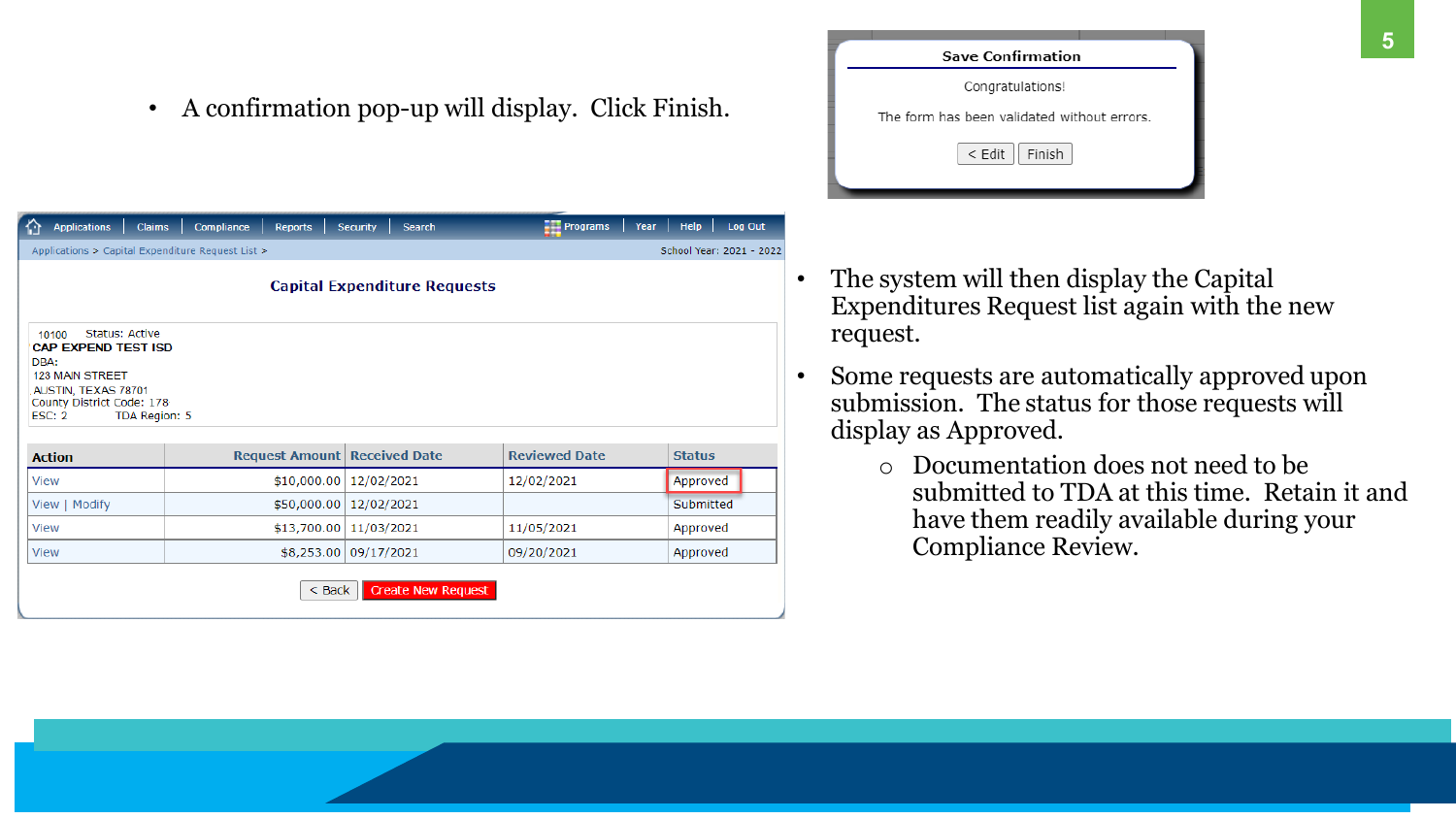**<sup>6</sup>** 6

- Requests in a "Submitted" status require documentation be attached. Click the Modify button on the list for the item.
- On the Capital Expenditure Request screen, scroll to the bottom under the Attachments section, click the Add link.

| ⇧<br>Applications<br><b>Claims</b>                   | <b>Compliance</b><br>Reports          | <b>Search</b><br>Security           | $\frac{1}{2}$ Programs | Help   Log Out<br>Year   |
|------------------------------------------------------|---------------------------------------|-------------------------------------|------------------------|--------------------------|
| Applications > Capital Expenditure Request List >    |                                       |                                     |                        | School Year: 2021 - 2022 |
|                                                      |                                       |                                     |                        |                          |
|                                                      |                                       | <b>Capital Expenditure Requests</b> |                        |                          |
| Status: Active<br>10100                              |                                       |                                     |                        |                          |
| <b>CAP EXPEND TEST ISD</b><br>DBA:                   |                                       |                                     |                        |                          |
| 123 MAIN STREET<br>AUSTIN, TEXAS 78701               |                                       |                                     |                        |                          |
| County District Code: 178<br>ESC: 2<br>TDA Region: 5 |                                       |                                     |                        |                          |
|                                                      |                                       |                                     |                        |                          |
| <b>Action</b>                                        | <b>Request Amount   Received Date</b> |                                     | <b>Reviewed Date</b>   | <b>Status</b>            |
| <b>View</b>                                          |                                       | \$10,000.00   12/02/2021            | 12/02/2021             | Approved                 |
| View   Modify                                        |                                       | \$50,000.00   12/02/2021            |                        | Submitted                |
| <b>View</b>                                          |                                       | \$13,700.00 11/03/2021              | 11/05/2021             | Approved                 |
| <b>View</b>                                          |                                       | \$8,253.00 09/17/2021               | 09/20/2021             | Approved                 |
|                                                      | $<$ Back                              | <b>Create New Request</b>           |                        |                          |
|                                                      |                                       |                                     |                        |                          |
|                                                      |                                       |                                     |                        |                          |
|                                                      |                                       |                                     |                        |                          |
|                                                      |                                       |                                     |                        |                          |
|                                                      |                                       |                                     |                        |                          |
|                                                      |                                       |                                     |                        |                          |

|                       | $\frac{1}{2}$ Programs $\left  \begin{array}{c} \text{Year} \\ \text{Year} \end{array} \right $ Help $\left  \begin{array}{c} \text{Log Out} \\ \end{array} \right $ |  |                          |
|-----------------------|----------------------------------------------------------------------------------------------------------------------------------------------------------------------|--|--------------------------|
|                       |                                                                                                                                                                      |  | School Year: 2021 - 2022 |
|                       |                                                                                                                                                                      |  | VIEW   MODIFY            |
| uest<br>2022          |                                                                                                                                                                      |  |                          |
|                       |                                                                                                                                                                      |  |                          |
|                       |                                                                                                                                                                      |  |                          |
|                       |                                                                                                                                                                      |  |                          |
|                       |                                                                                                                                                                      |  |                          |
|                       |                                                                                                                                                                      |  |                          |
|                       |                                                                                                                                                                      |  |                          |
| proved Excessive Fund |                                                                                                                                                                      |  |                          |
|                       |                                                                                                                                                                      |  |                          |
|                       |                                                                                                                                                                      |  |                          |
|                       |                                                                                                                                                                      |  |                          |
|                       |                                                                                                                                                                      |  |                          |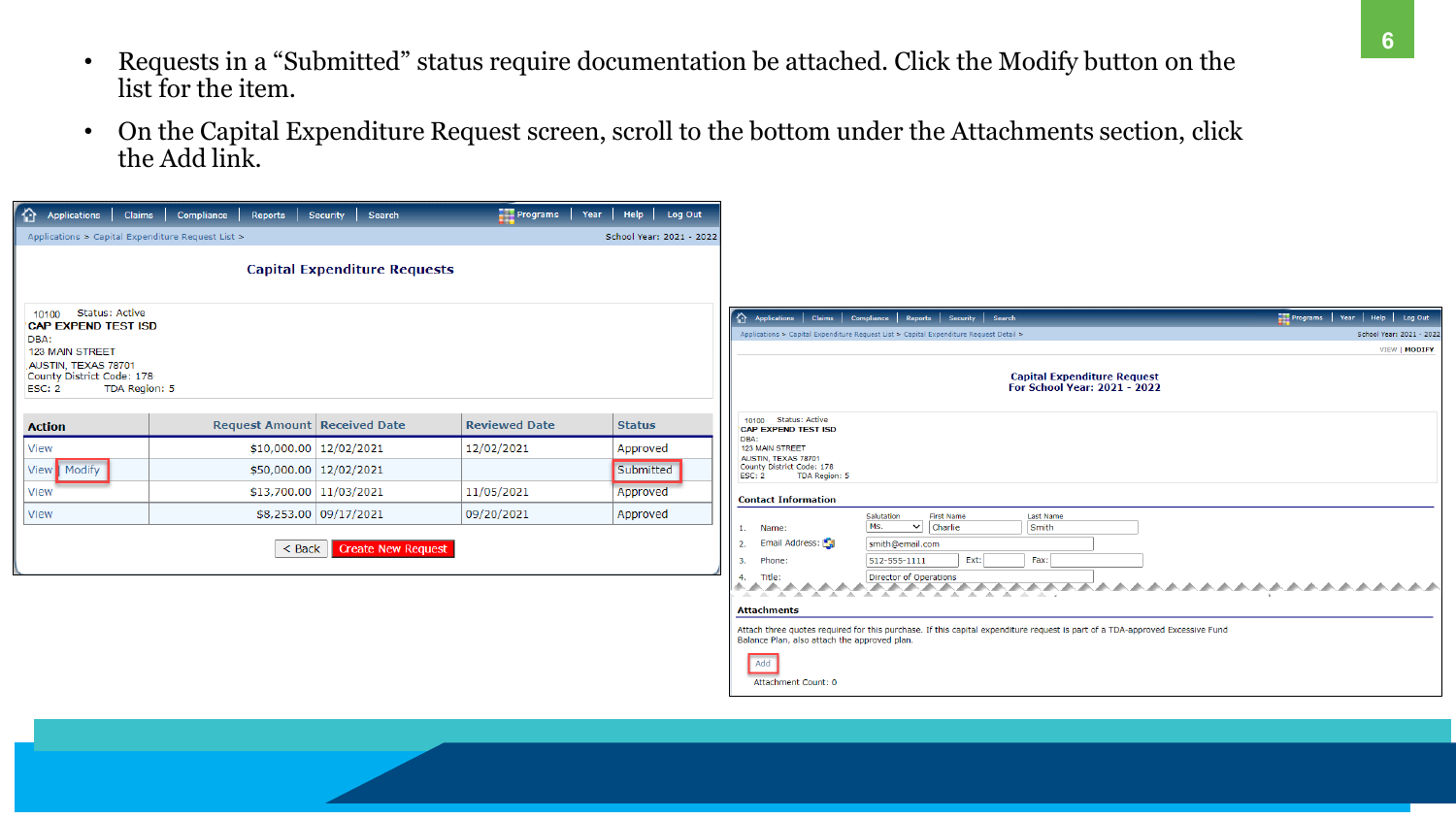- The File Upload screen will display. Click the Choose File button to select the appropriate document.
- Within the Comment section enter the file name and a brief description.
- Click Upload.

| . .<br>$-4$ | $-1$<br><b>File Upload</b>                                                        | ---- |
|-------------|-----------------------------------------------------------------------------------|------|
| 1.          | File:<br>Choose File   Attachment Test.docx                                       |      |
| 2.          | Comment:<br>Attachment Test - document to assist with the reason for the request. |      |
|             | Cancel<br><b>Upload</b>                                                           |      |



- The attachment will display on the Capital Expenditure Request screen.
- At this point, adjustments can be made in case the incorrect file was submitted.
- Hover over the action and the comment entered will be displayed.
- Click Save.

| <b>Attachments</b>                                                                                                                                                           |  |  |  |  |
|------------------------------------------------------------------------------------------------------------------------------------------------------------------------------|--|--|--|--|
| Attach three quotes required for this purchase. If this capital expenditure request is part of a TDA-approved Excessive Fund<br>Balance Plan, also attach the approved plan. |  |  |  |  |
| Add                                                                                                                                                                          |  |  |  |  |
| Attached on: 12/3/2021 2:23:03 PM<br>View   Modify   Delete<br>$\mathbf{v}$                                                                                                  |  |  |  |  |
| Attad<br>Attachment Test - document to assist with the reason for the request.                                                                                               |  |  |  |  |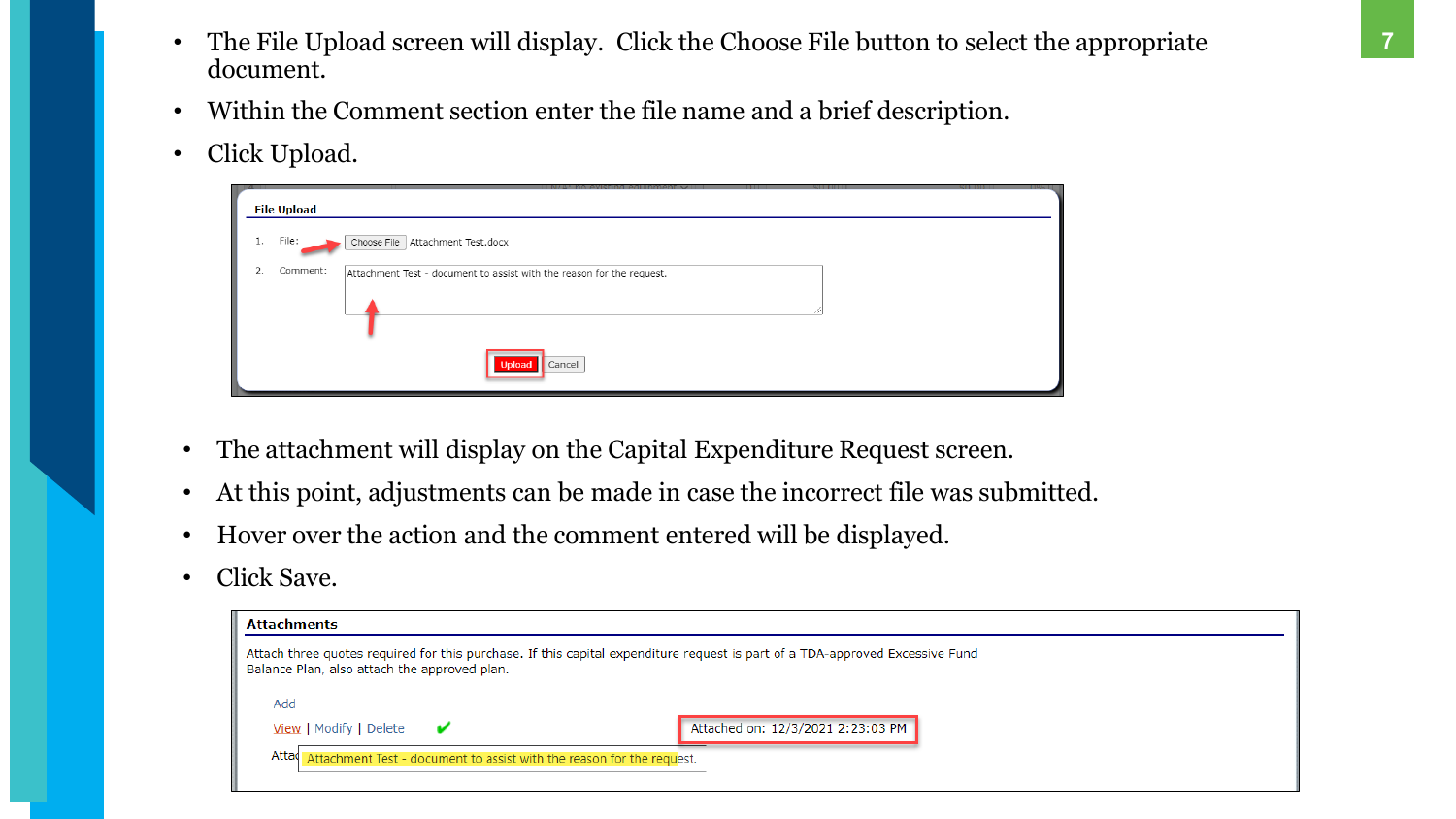- **8**
- 
- 
- 
- 
- 
- 
- 
- 
- 
- 
- The request will be submitted to TDA.
- TDA will review the request and either approve, deny, or return it for correction. The Status will update accordingly.
- If the request is denied or returned for correction, the request must be resubmitted for additional review by TDA.

| <b>School Nutrition Programs</b><br>X-UNI                 |                                                                                                                                                                                                                             |                          |               |                                                   |  |  |  |  |
|-----------------------------------------------------------|-----------------------------------------------------------------------------------------------------------------------------------------------------------------------------------------------------------------------------|--------------------------|---------------|---------------------------------------------------|--|--|--|--|
| <b>Applications</b><br>位                                  | Compliance<br><b>Claims</b><br>Reports                                                                                                                                                                                      | <b>Security</b>          | <b>Search</b> | Help<br>Log Out<br>$\frac{1}{2}$ Programs<br>Year |  |  |  |  |
|                                                           | School Year: 2021 - 2022<br>Applications > Capital Expenditure Request List >                                                                                                                                               |                          |               |                                                   |  |  |  |  |
|                                                           | <b>Capital Expenditure Requests</b>                                                                                                                                                                                         |                          |               |                                                   |  |  |  |  |
| DBA:<br><b>123 MAIN STREET</b><br>ESC: 2<br><b>Action</b> | <b>Status: Active</b><br>10100<br><b>CAP EXPEND TEST ISD</b><br>AUSTIN, TEXAS 78701<br>County District Code: 178<br>TDA Region: 5<br><b>Reviewed Date</b><br><b>Request Amount</b><br><b>Received Date</b><br><b>Status</b> |                          |               |                                                   |  |  |  |  |
| View                                                      | \$10,000.00                                                                                                                                                                                                                 | 12/02/2021               | 12/02/2021    | Approved                                          |  |  |  |  |
| View   Modify                                             |                                                                                                                                                                                                                             | \$50,000.00   12/02/2021 | 12/06/2021    | Returned for Correction                           |  |  |  |  |
| View                                                      | \$13,700.00                                                                                                                                                                                                                 | 11/03/2021               | 11/05/2021    | Approved                                          |  |  |  |  |
| <b>View</b>                                               | \$8,253.00                                                                                                                                                                                                                  | 09/17/2021               | 09/20/2021    | Approved                                          |  |  |  |  |
|                                                           | <b>Create New Request</b><br>$<$ Back                                                                                                                                                                                       |                          |               |                                                   |  |  |  |  |

- 
- 
- 
- 
- 
- 
- 
- - -

## **Submit the Request**